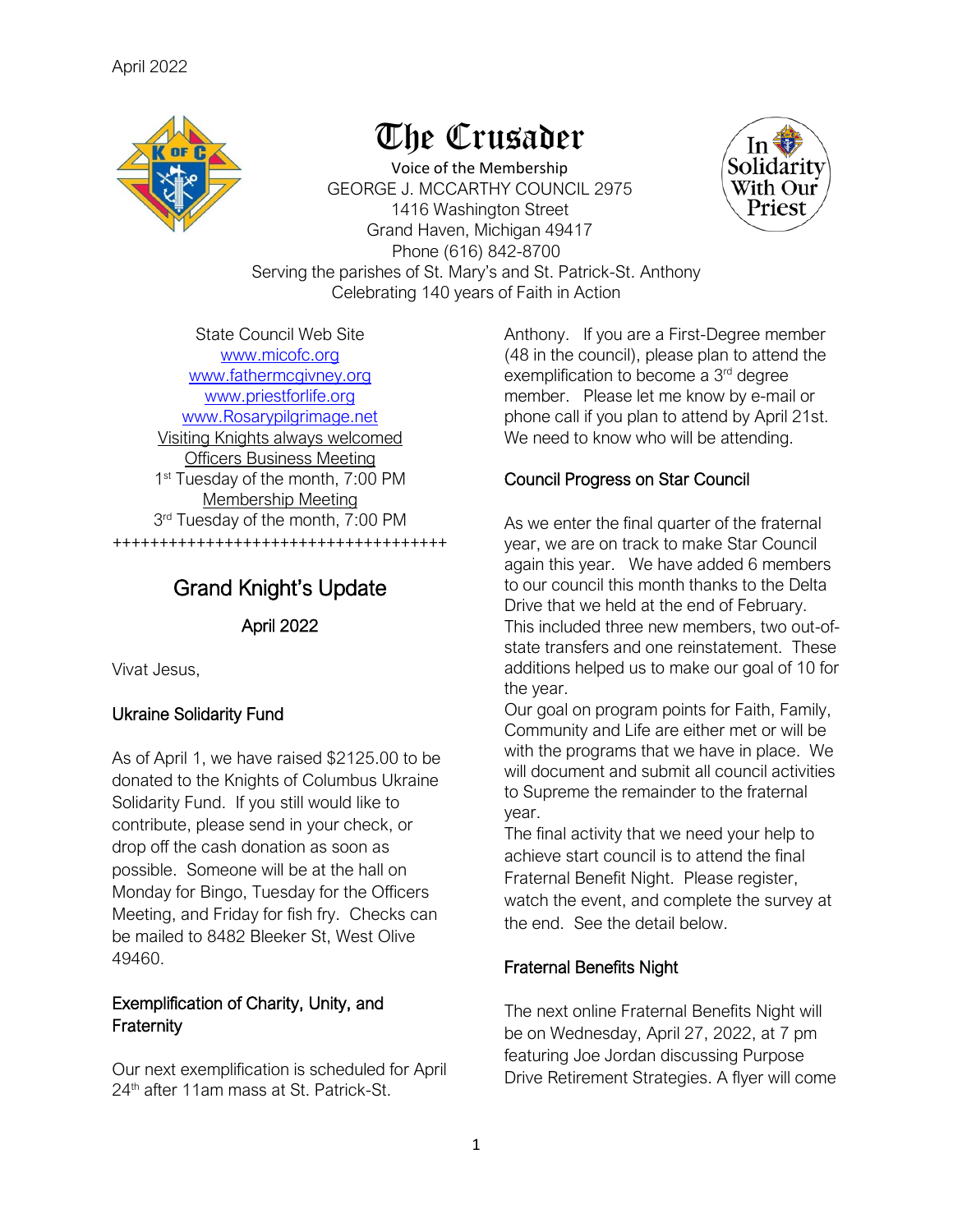out soon, however we wanted to get the link out to you to help members plan.

Please use the link below:

[https://bit.ly/36A4WrMIKOFC-](https://nam12.safelinks.protection.outlook.com/?url=https%3A%2F%2Fbit.ly%2F36A4WrMIKOFC-PURPOSEDRIVENRETIREMENT&data=04%7C01%7CDouglas.Nurenberg%40KOFC.ORG%7C148e28fe32cb46979dcb08d9faccfa66%7C8a4b69f88bb74be59eda6c40a157248c%7C0%7C0%7C637816580554080882%7CUnknown%7CTWFpbGZsb3d8eyJWIjoiMC4wLjAwMDAiLCJQIjoiV2luMzIiLCJBTiI6Ik1haWwiLCJXVCI6Mn0%3D%7C3000&sdata=mP482SbLNkwdsI%2BUHTxuWiHN1HM9T2O469X1R0IFMK0%3D&reserved=0)[PURPOSEDRIVENRETIREMENT](https://nam12.safelinks.protection.outlook.com/?url=https%3A%2F%2Fbit.ly%2F36A4WrMIKOFC-PURPOSEDRIVENRETIREMENT&data=04%7C01%7CDouglas.Nurenberg%40KOFC.ORG%7C148e28fe32cb46979dcb08d9faccfa66%7C8a4b69f88bb74be59eda6c40a157248c%7C0%7C0%7C637816580554080882%7CUnknown%7CTWFpbGZsb3d8eyJWIjoiMC4wLjAwMDAiLCJQIjoiV2luMzIiLCJBTiI6Ik1haWwiLCJXVCI6Mn0%3D%7C3000&sdata=mP482SbLNkwdsI%2BUHTxuWiHN1HM9T2O469X1R0IFMK0%3D&reserved=0)

If you have questions, please contact, Douglas Nurenberg at 989-292-1583 or at [Douglas.Nurenberg@KOFC.ORG](mailto:Douglas.Nurenberg@KOFC.ORG)

#### Van Andel Fundraising

We completed the paperwork and have been accepted as charity organization by Savor Grand Rapids. Savor manages the concession at the Van Andel arena. When we work the concession stand the council will receive a percentage of the sales and all tips that we collect. We can volunteer for all events including Griffins Hockey, concerts, truck rallies, etc. If you are interested in volunteering for this activity, please contact Joe Leathem at the contact information listed at the end of the newsletter.

#### Council Dues

We have many Knights that have not paid their 2022 council dues assessment. The second notice have been mailed. Please pay this assessment soon. If you are under financial stress and are unable to pay, please let us know and we can work with you. You are a bother in the Knights of Columbus.

#### Membership

Even though we have met our goal on membership for the year, please continue to recruit men to the order. I strongly urge you to have the candidate use the online process through the kofc web site.

Free Membership! Promo Code MCGIVNEY2020 Use at [kofc.org/joinus](https://r20.rs6.net/tn.jsp?f=001sBvQxjaoviKro_EJuoFdgRqTCQVdfWTPrk_pfGToZKGJtDJCC67OCc1XrGqcpMpdeLtxvXQTOPEDAVh0lh785rfPumM2RYypR2brpTgqb8jQn8dC-GJDAS6Kg7vrXlbcsggGQFlijIs=&c=dUvYuw22Hxrog46SLIWpiyIZVvhyKe5F2p7b--8iO3bRYd3GxKDFlw==&ch=1eulqzlsu-9oBPltoZdERH69rAKjV3jVpZgWQdHo5TVek5Iv3Uvp4g==)

This has been Extended to 6/30/22.

#### Challenge by Supreme Chaplain Archbishop William E. Lori:

When the hour came, he took his place at table with the apostles. He said to them, "I have eagerly desired to eat this Passover with you before I suffer, for, I tell you, I shall not eat it [again] until there is fulfillment in the kingdom of God." (Gospel for April 10, Lk 22:14-16) Every Palm Sunday, we hear the account of Christ's Passion. The story is quite familiar to us by now. Has it lost any of its impact for us from repetition? The Passion of Christ is not just a rote story we recall once a year, but a reality that lies at the heart of our Catholic faith. My brothers, may we never let the recollection of the Passion of Christ fail to move our hearts to greater love for him. Challenge by Supreme Chaplain Archbishop William E. Lori: This month, I challenge you to participate in the Stations of the Cross — alone or with your parish — to enter more deeply into the mystery of Christ's suffering and death. Second, I challenge you to carry out the Faith in Action Good Friday Family Promotion program. Questions for Reflection: Do you sometimes "glaze over" or lose focus when listening to the readings at Mass? What can you do to better prepare for Mass so that you reap more fully the spiritual benefits of hearing the word of God? What devotions — such as the Stations of the Cross or the rosary — can you take up to engage more deeply with the stories and events of our faith?

Vivat Jesus,

Bob Wassick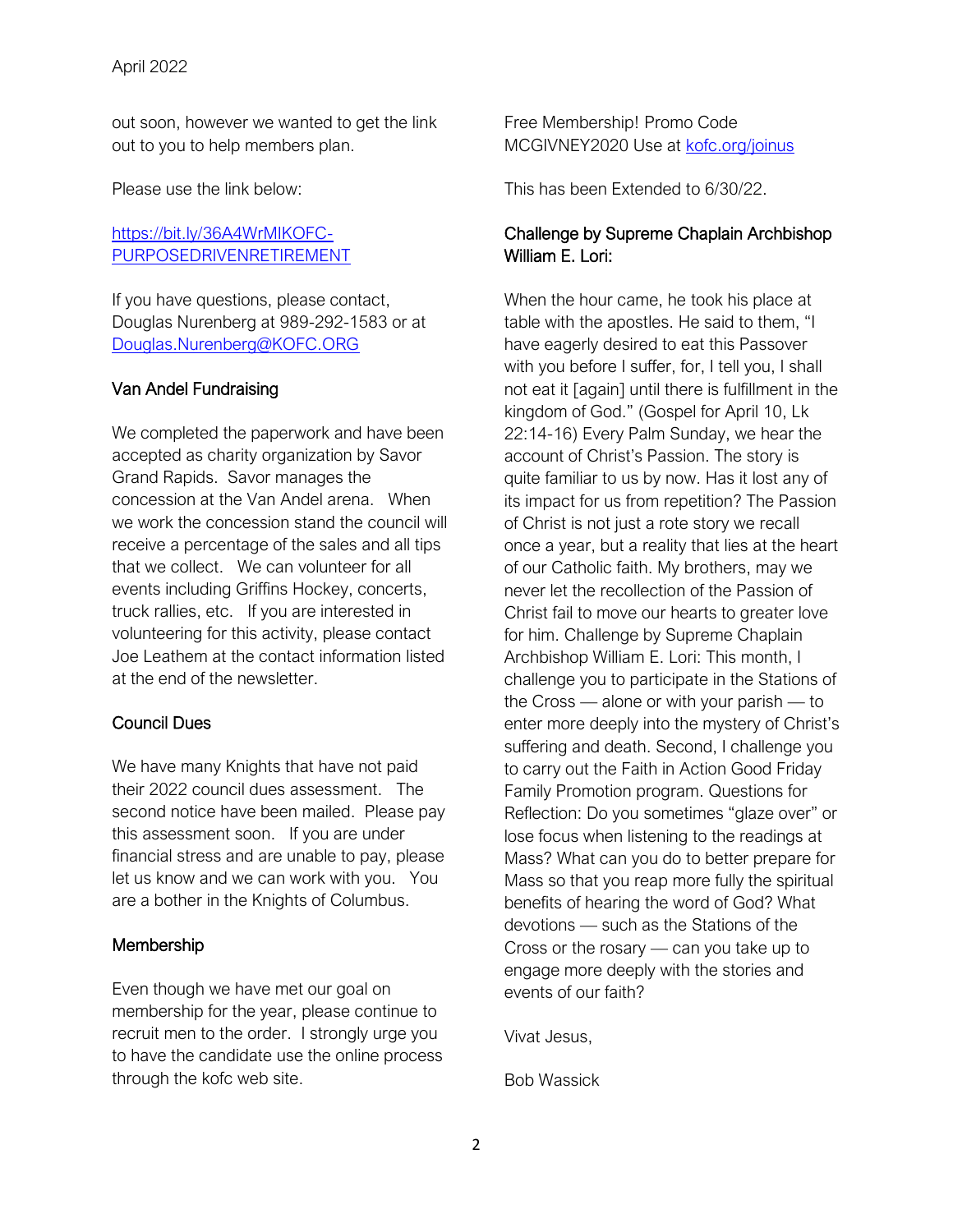## The proposed slate of officers for 2022-2023

GK- Chip Monroe DGK- David Bukala Chancellor - Dominic Ciccantelli Recorder- Steve Erickson Treasurer - Joe Laethem Advocate - Sam Young Warden - Tony Ciccantelli Inside Guard -Sean Lawrence Outside Guard-Mitch Tennyson First Year Trustee- Bob Wassick Second Year Trustee-Terry Johnson Third Year Trustee- David Schaner

## **Appointments**

Chaplain- Fr. Chuck Schwartz Financial Secretary- James Huyge Lecturer- Gregory Benjamin

## Worthy Grand Knights,

Please consider using business cards, bulletin articles or signage on your membership tables with a QR square advertising a FREE GIFT.

Interested people will scan the QR code with their phones and it take them to kofg.org/joinus and the free I-year membership promo code of MCGIVNEY2020.

## Free Gift!



The QR code image above was taken from our weekly constant contact newsletter. Please make use of this weekly communication as it has useful ideas for your council.

Membership in the Knights of Columbus is a priceless opportunity and does change the lives of our members. As Knights we change lives and save lives so share the opportunity with everyone in your catholic communities.

Vivat Jesus, Dan Fuller, State Membership Director

#### **Obituaries**

Past Grand Knight Mel Camp

Herminia Salinas (Valdez) Mother of council member Tom Valdez

May they rest in Peace.

## *State Raffle*

Sell your tickets and get them sent in. \$1.00 of each ticket sold is returned to our council.

> The drawing is on Thursday April 21, 2022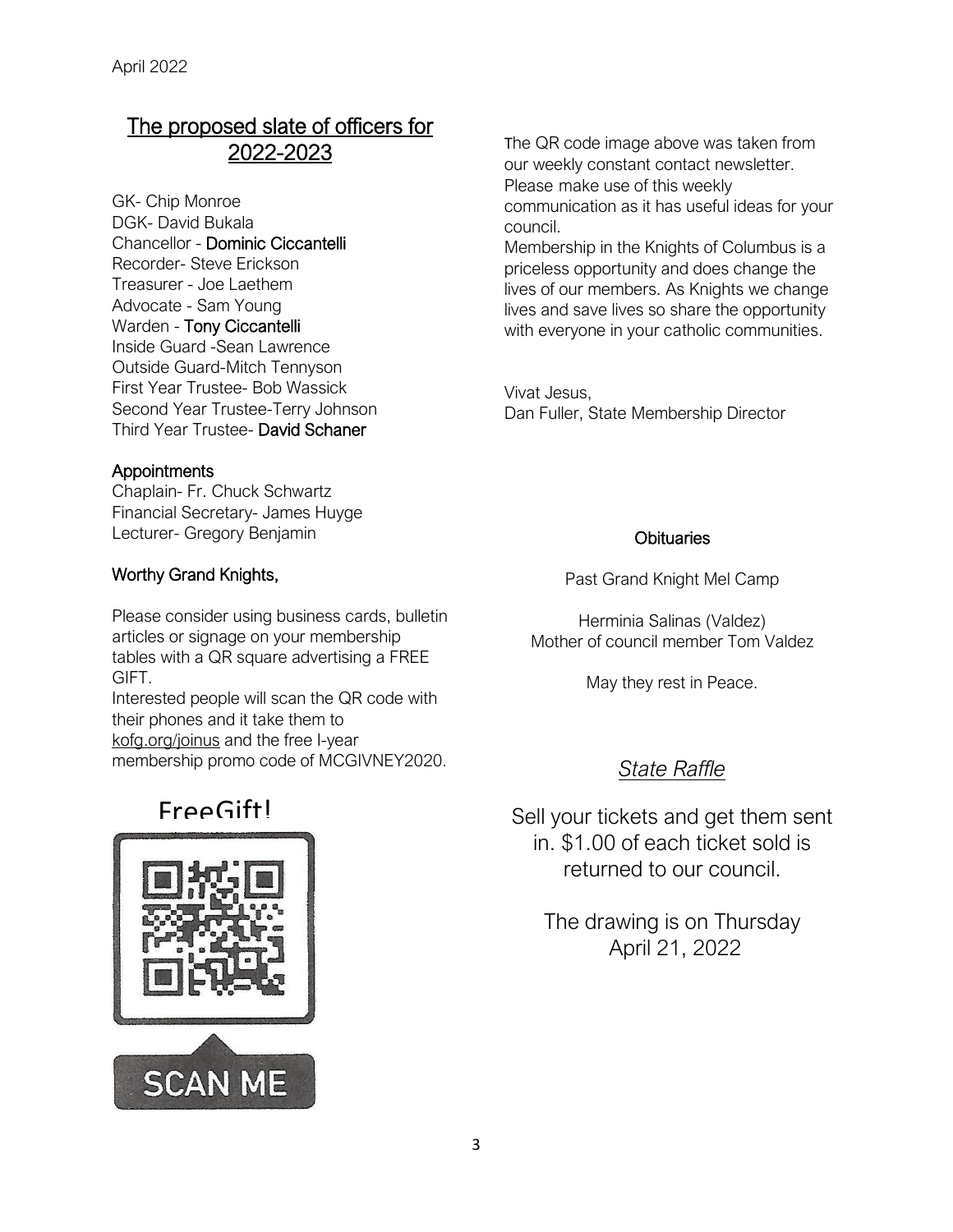# Blood Drive

*This date is on Sunday* 

May 15, 2022 July 17, 2022

Blood drives are held in the gym at St. Mary's Church. To make an appointment for any of the above listed blood drive dates call or text St. Mary's and Knights member Chris Jarvis at 616-402-1598 or email at [cjretsfd97@hotmail.com](mailto:cjretsfd97@hotmail.com)

#### April Birthdays

Brian Blanchard 01 Jason Fogel 01 Benjamin Turgeon 02 Dr. Daniel Farrell 03 Andrew Ratke 06 Christopher Girard 10 Larry Murphy 10 Laurence Marcinak 11 William Langlois 12 Thomas Fricano 13 Sean Lawrence 15 Matthew Czajka 20 William Ellingboe 20 Eric Kaelin 21 Mitchel Tennyson 29

If see any of these gents wish them a Happy Birthday.

#### Free Money

Our Knights of Columbus Council #2975 can earn \$1,000.00 from Spartan-Nash, by shopping at one of their 160 participating stores, including the D&W Fresh Market store in Grand Haven. Through the Direct Your Dollars program, we can turn eligible receipts into cash. Please save your receipts when you shop at D&W Fresh Market. There is a collection box for the complete, original receipts in our K of C Hall, on the bar. For

every \$150,000.00 in receipts we collect, we will earn \$1000.00 donation from Spartan-Nash. Start saving those receipts! For more information, please see the following link: <https://www.spartannash.com/direct> your dollars. If you gave questions, please contact Joe Laethem at [joseph.a.laethem@gmail.com](mailto:joseph.a.laethem@gmail.com) or 248-761-2310



Family for the month of April Jim & Mary Lou Marks

Knight for the month of April Tom Biros

## 2022 DUES ARE DUE

\$36.00 Annual Dues required \$10.00 Take Ten, voluntary

Dues are to be paid to:

Jim Huyge 13617 E. Park Ct. Grand Haven, MI 49417

Please help us by sending in your dues as soon as possible. Thank you

.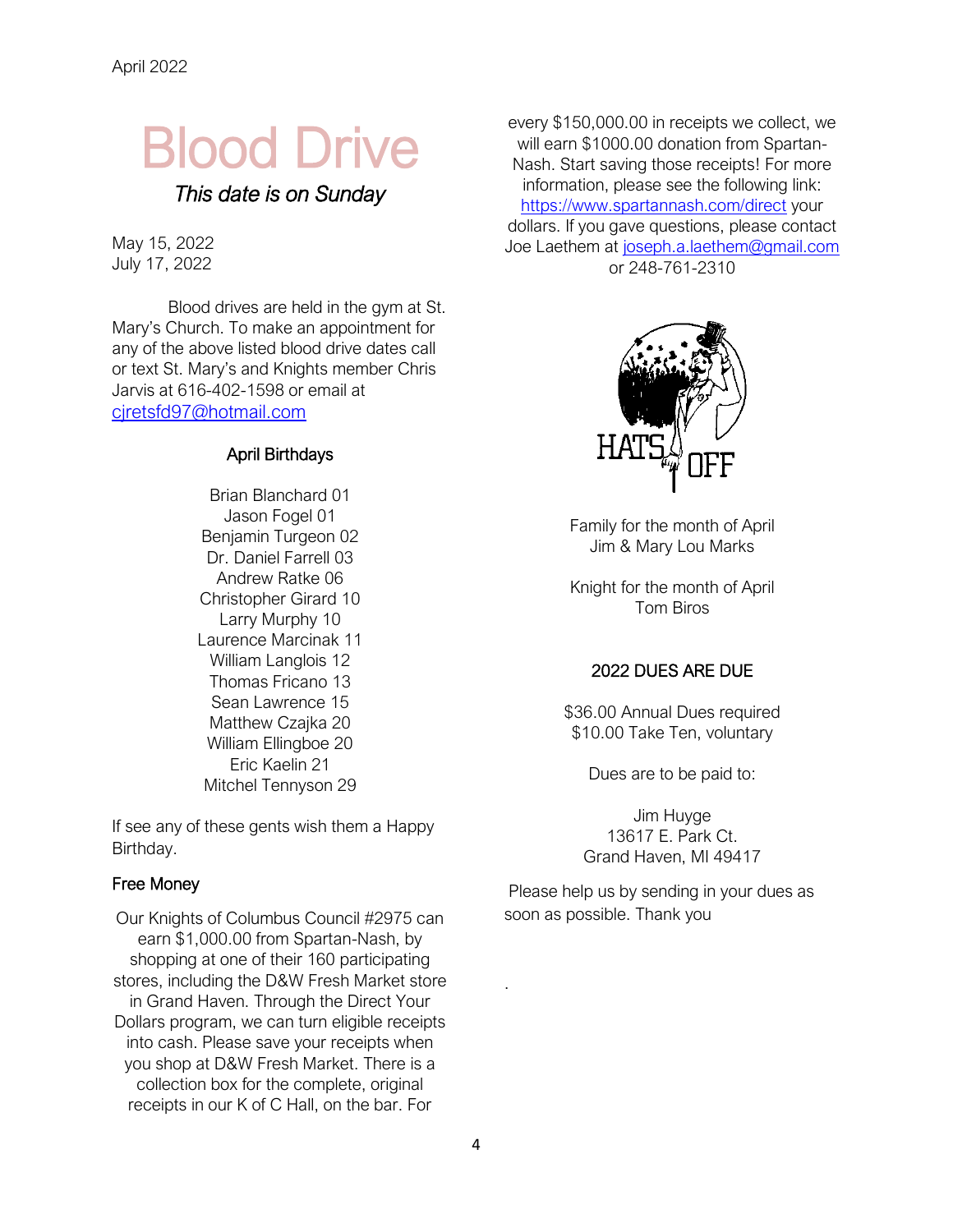## Form  $\#100$ **Belongs in All of These Places •** Briefcase ● In Your Pocket **• Near Your Phone Cilove Compartment** · Everywhere You Go! **SIGN UP A NEW MEMBER TODAY!** KNIGHTS OF COLUMBUS

# BINGO on MONDAY'S .

We are open again. We are still in need of help, especially in the kitchen. If you have any culinary talent your help would be appreciated. Maybe just stop by and see what is going on.

## Brother Knights, we have a wonderful Fundraising Opportunity with Van Andel Arena

Brother Knights, we have a wonderful Fundraising Opportunity with Van Andel Arena. Historically, there have been 20-30 charitable groups that have served in the concession venues at Van Andel Arena in Grand Rapids. Today, there are only 6 groups serving during hockey games and various concerts. Note: Elton John, Doobie Brothers, REO Speedwagon, Styx, etc. are all scheduled over the coming months. We have been invited to provide 2-10 volunteers to serve food and drinks at the concession stands. This may involve some limited cooking, cutting pizzas, running a cash register, etc. We would receive a percentage of the sales (8-10%) with guaranteed minimums. We've been advised that we could make \$300 - \$1000 per night. Shifts are generally ~5 hours of work on your feet. A representative from Van Andel presented at our Membership Meeting in December and described the "fun" she's had doing this work while fundraising. Wives, friends and children 18 or older are welcome to join. If you have questions or are interested in participating, even just once a month, please contact Joe Laethem at [joseph.a.laethem@gmail.com](mailto:joseph.a.laethem@gmail.com) or 248.761.2310